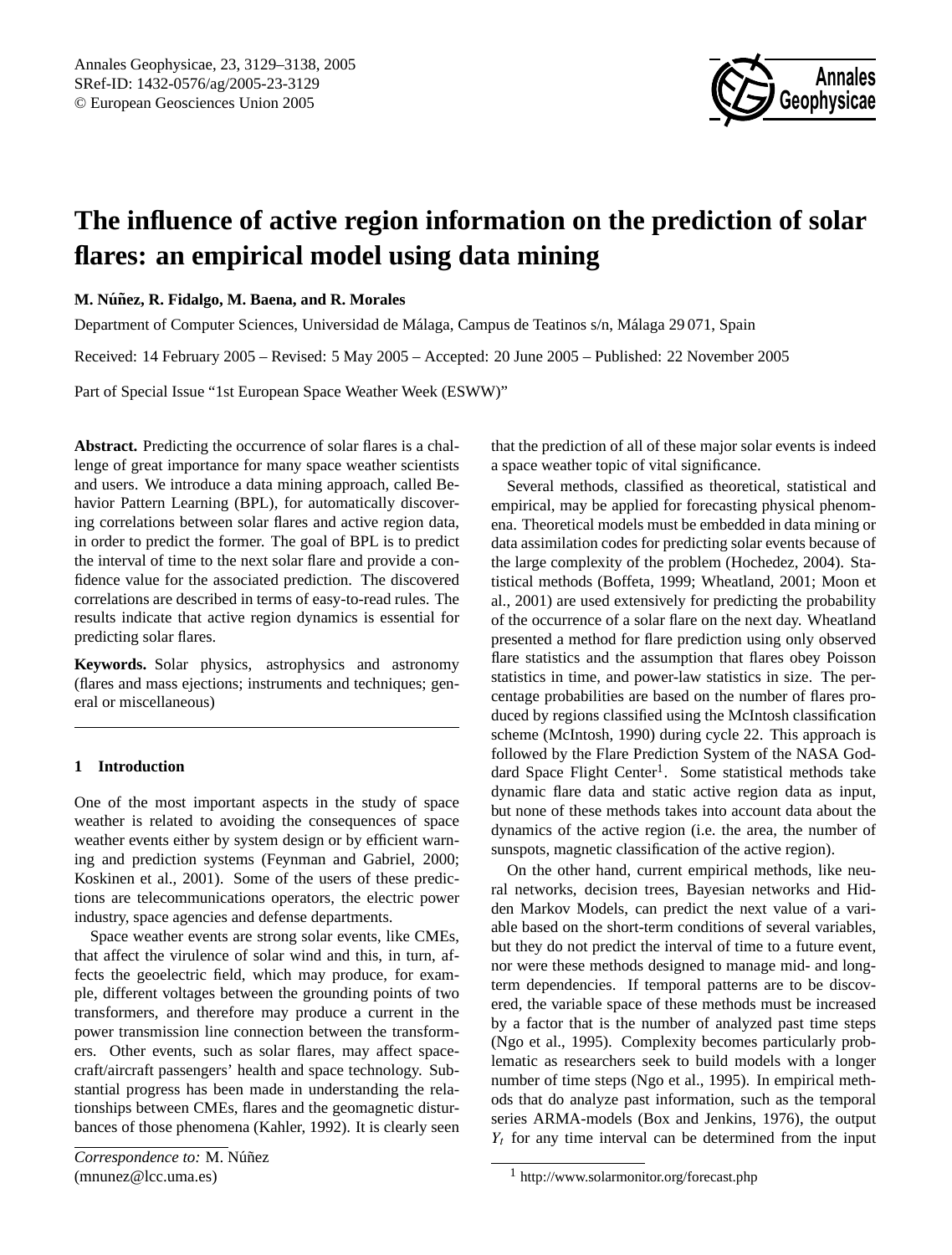values for a small number of time steps in the recent past  $Y_t = \phi_1 Y_{t-1} + ... + \phi_p Y_{t-p} + \theta_1 W_{t-1} + ... + \theta_{t-q} W_{t-q}$ , where  $\phi$ and  $\theta$  are unknown coefficients measuring the influence of past variables on  $Y_t$ ;  $W_{t-1}$ ,  $W_{t-2}$ ,... are the error terms, p and  $q$  are the number of autoregressive terms and moving average terms.

Other empirical methods have been proposed recently to analyze temporal sequences and discover sequence patterns (Manila et al., 1997; Srikant and Agrawal, 1996). Basically, input data can be viewed as a sequence of events, where each event has an associated time of occurrence. Currently, there are expert systems, with knowledge acquired from human experts, which may predict communication alarms that are the expected consequences of a current problem. The automatic generation of those expert systems is a valuable tool. When discovering episodes in a network alarm log, the aim is to find relationships between the alarms. Such relationships can then be used in an analysis of the incoming alarm stream, for example, to better explain the problem that causes the alarms, to suppress redundant alarms, and to predict severe faults. However, these methods have the following limitations: they only analyze the sequence of events; they cannot analyze correlation with dynamic variables outside the event sequence, i.e. in the present study they would not discover correlations with the dynamics of the active region. For this reason, a new empirical method for predicting events was introduced recently for predicting alarms from a history of communication events and configuration attributes of the monitored equipment. This event-oriented data mining method, called BPL (Núñez, 2000a; Núñez et al., 2002, 2004a) has also recently been used for predicting solar flares, particularly M-class flares – another event-oriented problem  $-$  (Núñez et al., 2004b), and BPL preliminary results are explained in the present paper.

This paper describes how BPL is trained to formulate a model in order to predict the interval time to the next Mclass flare and provide a confidence value for the prediction; the frequency of this class of solar flare is appropriate for our methods. The input of BPL consists of two data sets: a log of solar flare data and a log of active region data. Instead of increasing the variable space for every past time step, as current empirical methods do, BPL analyzes the temporal distances and the number of events as new variables. BPL studies frequent correlations between temporal distances of events, bursts of past events and information outside the event sequence (i.e. the variables that describe the active region dynamics). The output of the method is a set of understandable rules that predict the approximate interval time of occurrence of a target event with a confidence level in that prediction. In practice, BPL is an online component, which can estimate a prediction at a given time, and later update the prediction as time passes by.

BPL discovers understandable knowledge which helps scientists to recognize known patterns or to discover new ones. Scientists may give rapid feedback to the model construction because they can read the discovered knowledge more easily than with "black box" models (for example, neural networks models). Another difference is that BPL also analyzes the information outside the sequences. However, the main difference with all current methods is that BPL predicts the approximate interval time to the next target event, instead of predicting its next value or a probability of occurrence within a fixed period of time.

In the present study, BPL discovered general patterns, which are supposed to be valid for every active region during the analyzed time interval (2003), in terms of understandable rules. BPL found temporal dependences with past events (i.e. past C- and M-class flares) from 1 min to several days. It also found that the dynamic variables (i.e. the growth of the area, the magnetic classification, the longitudinal extent and the growth in the number of sunspots) of the observed systems (the active regions) are important to predict eruptive events (M-class flares).

This paper is organized as follows: Sect. 2 explains the BPL data mining method. Section 3 describes the experimental results for predicting solar flares, Sect. 4 presents limitations of the method and proposes future directions, and Sect. 5 presents the conclusions.

#### **2 The BPL event-oriented method**

The BPL method discovers temporal patterns by taking into account the observed events, the static attributes of the observed systems, and their environments. In this field of application, we consider the Sun to be an environment, and the different active regions as systems. Both the Sun and the active regions have attributes that describe them in every instant of time. For the experimentation presented in this paper we did not include data about the environment of an active region (e.g. total sunspot numbers in the Sun) because we wanted to concentrate our research on the influence of the active region information in the prediction of solar flares. We want target events (such as M-class flares) to be predicted by an understandable model. The events are triggered from active regions. The information that comes from the Sun and the active regions is the input for BPL.

We consider a continuous time model. An event may happen at any arbitrary point in time. Temporal patterns are used to predict target events. These patterns are explained in an understandable way, called behavior rules, which may contribute to an understanding and explanation of the problem.

The main strategy of BPL is: 1) building training labeled examples as events (i.e. flares) occur, and 2) constructing regression trees from the training examples, thus:

1. BPL takes "a snapshot" of the behavior of a situation, building a training example that is characterized by all static and dynamic attributes of the phenomenon (i.e. area of an active region) at that time and adds new attributes to this snapshot. "Repetition of events", which is the frequency of past events during a latency window (i.e. a burst of 12 B-class flares in the last 5 h), and the "age" of past events, which is the distance from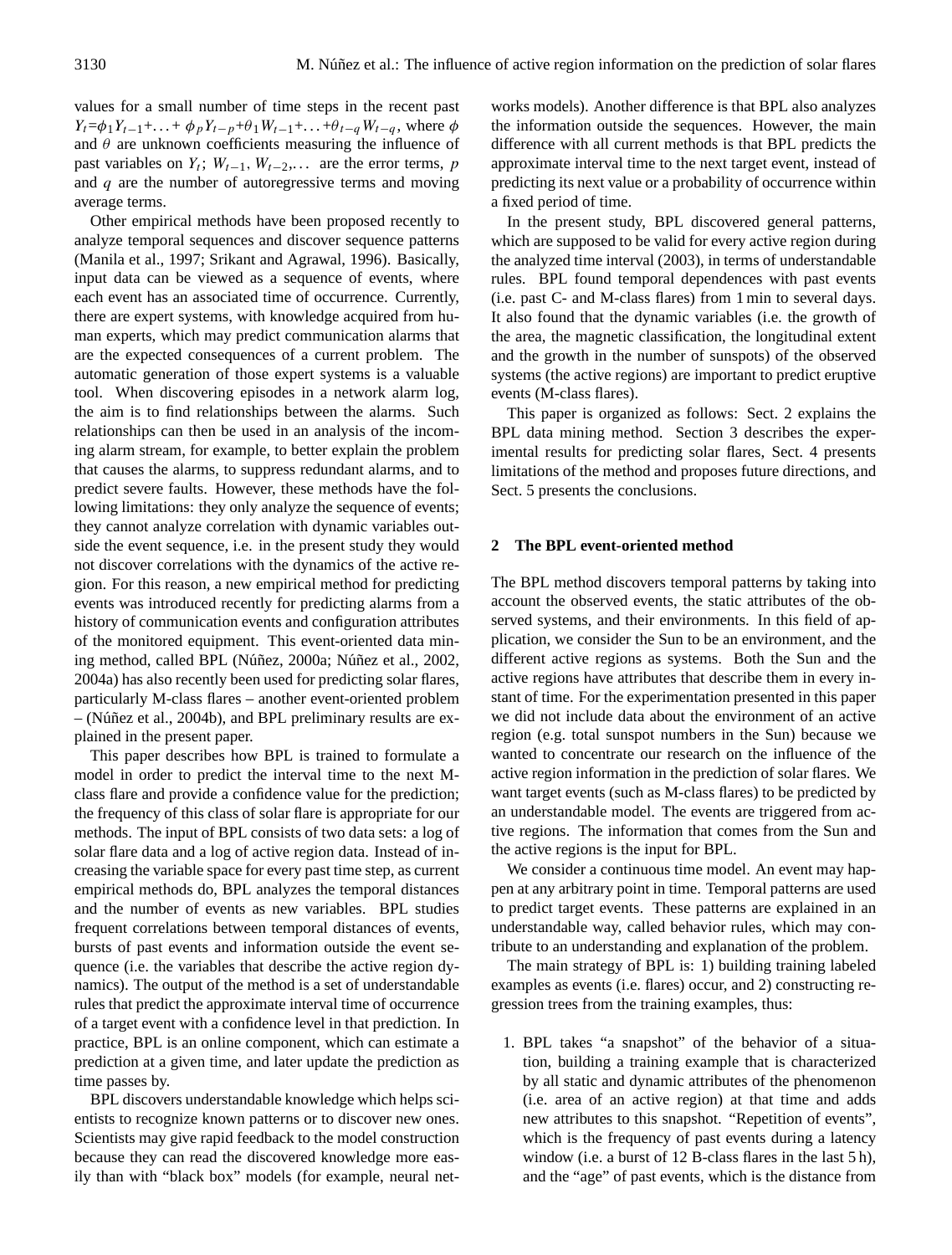

**Fig. 1.** Behavior Pattern Learning (BPL) processes.

the past events (i.e. the last time an M-class flare occurred). Each example is labeled with a number: the temporal distance from the time of the snapshot to the next future target event (i.e. 6.8 h for the next M-class flare).

2. BPL takes these training examples and uses them to formulate a regression tree. Regression trees may be seen as a set of prediction rules. Each prediction rule generated by BPL has a confidence level. The confidence is the proportion of training cases in which the prediction rule worked well given all training cases that fulfill the antecedent of the rule. It suggests how much a user can trust the corresponding rule.

### 2.1 Background

In order to analyze the possible consequences of an event, the following natural assumptions are made: an event could be a consequence of some temporal correlation of past events, the static and dynamic characteristics of the observed system and the static characteristics of the environment; on the other hand, an event could have an effect in the future for a limited period of time, which is the Latency Window (section 2.2 summarizes how BPL calculates the latency windows). As a result, two observed systems in the same state, situated in two different environmental conditions, behave differently. For this reason BPL also draws from the events and the static information of the system and its environment.

This section first introduces the BPL process before explaining it formally in Sect. 3. In the field of communications, for instance, a fault in a device may produce a sequence of events in the short- and/or mid-term generated by the associated devices that detect faulty behaviors.

Figure 1 shows the two processes of BPL. The first process is the "summary of situation behaviors". A situation is made up of an "observed system" and its "environment". Both are characterized by dynamic attributes and static attributes. A change in the value of a dynamic attribute, as well as the time in which this change takes place, is registered as an event. An event schedules the construction of several behavior summaries in the future during its latency window.

Figure 2 illustrates the way BPL monitors the consequences of "eventX", scheduling four behavior summaries during a time interval. This time interval is the period of time during which "eventX" is supposed to affect the future. BPL constructs summaries with the static and dynamic attributes of the system and its environment, as well as new features from the events, such as the duration of current event values, repetitions of an event in a period of time, and the age of past events.

The second process is the "discovery of temporal patterns". Chaotic systems are characterized by a continuous increment of the entropy. BPL searches for these intervals by applying a multivariate technique that uses the growth of discovered patterns as a heuristics indicator of chaos. If the number of new prediction rules does not grow significantly, then a non-chaotic interval is detected; otherwise, a chaotic interval is assumed. In experiments with solar flares, we never detected non-chaotic intervals. More research has to be done to demonstrate this heuristic. If the prediction is to be made in a chaotic interval, then temporal patterns are constructed by taking into account only the behavior summaries in that chaotic interval. If the prediction is to be made in a non-chaotic interval, then the temporal patterns are constructed by taking into account the whole history of non-chaotic behavior summaries. Temporal patterns show: the preconditions (static and dynamic) for a target event to happen, the next expected time interval of occurrence, and the support of the pattern. This process constructs a set of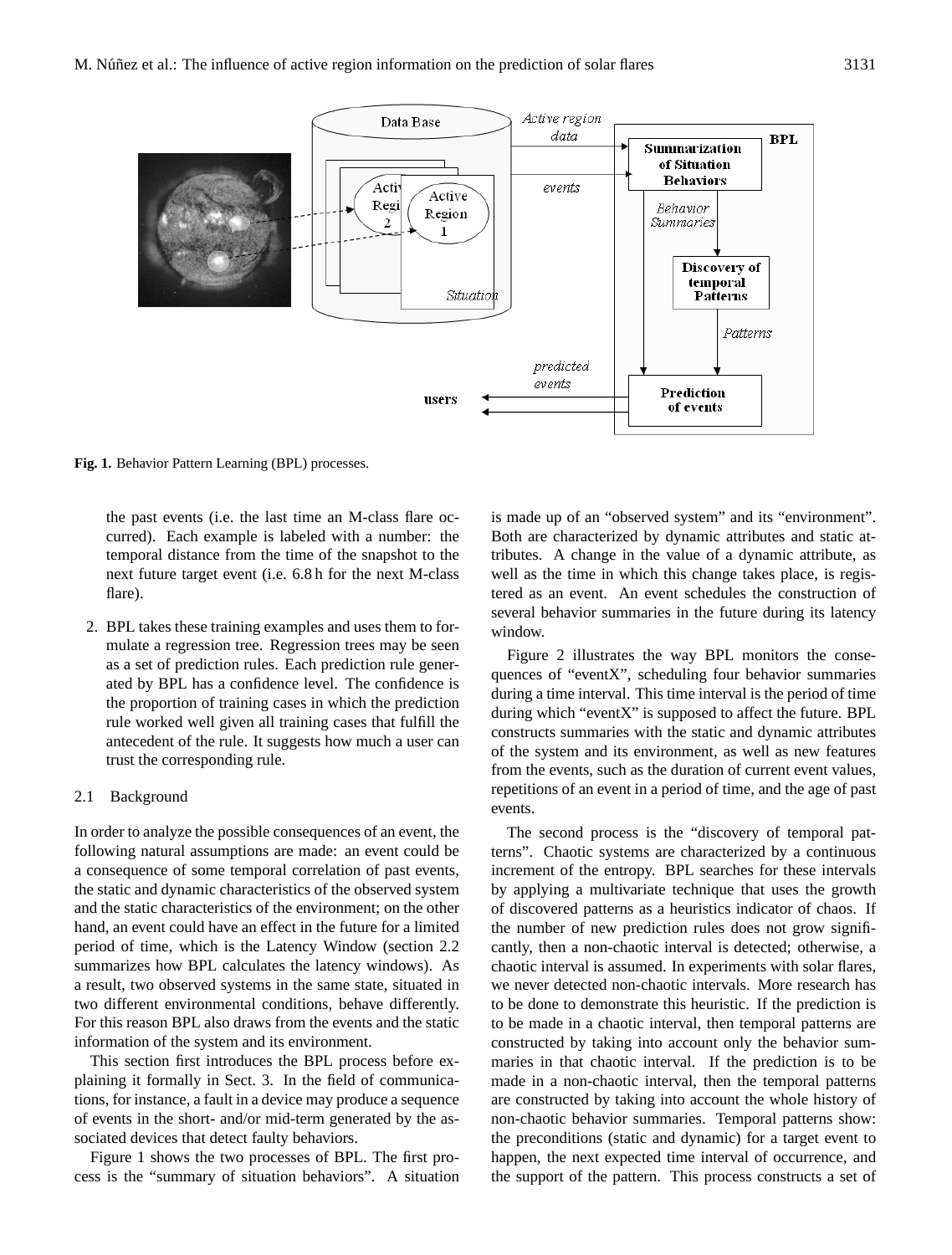

Fig. 2. Monitoring the consequences of an event.

temporal patterns for predicting a target event. This set of patterns is called a behavior tree (see Fig. 3).

Figure 3 shows a portion of the predicted rules discovered by BPL. Another more natural representation for the a and d rules shown in Fig. 3 are: Rule a:

IF <The rate of C events is  $>$  = [18; 23] in the last 15 days, <Last time the growth of sunspots reached the band [45; 85]  $was = [26.81; 38.76]$ h

THEN an M-class flare is expected in [57.91; 96.4] h (100% confidence).

Rule d:

IF  $\le$ The rate of C-class flares  $>$  = [39; 45] in the last 15 days,

<Last time the growth of the area reached the band [25; 45]  $was = [22.1; 30.25]$  h

THEN an M-class flare is expected in [4.35; 8.08] h (100% confidence).

Once prediction rules are created, event prediction may be made. The prediction process receives a behavior summary (without distance to the target event) and moves it down the behavior tree to predict an event.

We empirically validated BPL prediction accuracy with nonlinear systems described by differential equations: the Double Well Oscillator and the Lorenz system (Núñez et al., 2002).

2.2 Basic concepts related to BPL

Before summarizing the algorithms, we need to define the concepts involved.

#### 2.2.1 Observed system

An observed system is described by (a) static attributes:  $sSA1, \ldots$ ,  $sSAa$ , and (b) dynamic attributes:  $sDA1, \ldots$ , sDAb, namely, a vector with a+b components: ObservedSystem=(sSA1 ..., sSAa, sDA1,..., sDAb). An environment, in a similar way to a system, has c static attributes and d dynamic attributes, that is to say, a vector with c+d components: Environment=(eSA1, ..., eSAc, eDA1, ..., eDAd). For each static attribute, sSAi, eSAi, and for each dynamic attribute, sDAr, eDAs, the domains of values are defined for: sSADi, eSADj, sDADr, eDADs, respectively. In our problem, each active region is an observed system. As mentioned above, we did not include environmental data.

#### 2.2.2 Situation

In general, a situation is composed of the observed "system" and its environment. We will have a group of situations that we identify from now on with positive integers: situation  $=$  $\{1, 2, 3, \ldots, n\}$ , understanding that for each  $\text{size } 1, \ldots, n$ , we have the observed system *sit,* and its environment. The integer *sit* that identifies the situation is the active region number given in the NOAA files.

# 2.2.3 Events

The observed events describe the changes observed at an instant  $t$  and a situation  $k$ . The observed events will be generically called events. An observed event will be characterized only by:

- **–** *System identifier* (Active Region identifier)
- **–** *pe=(f, v)* a possible event type, where *f* is the name of the static or dynamic attribute and  $\nu$  is its new value (e.g. "Peak of C-class flare", true)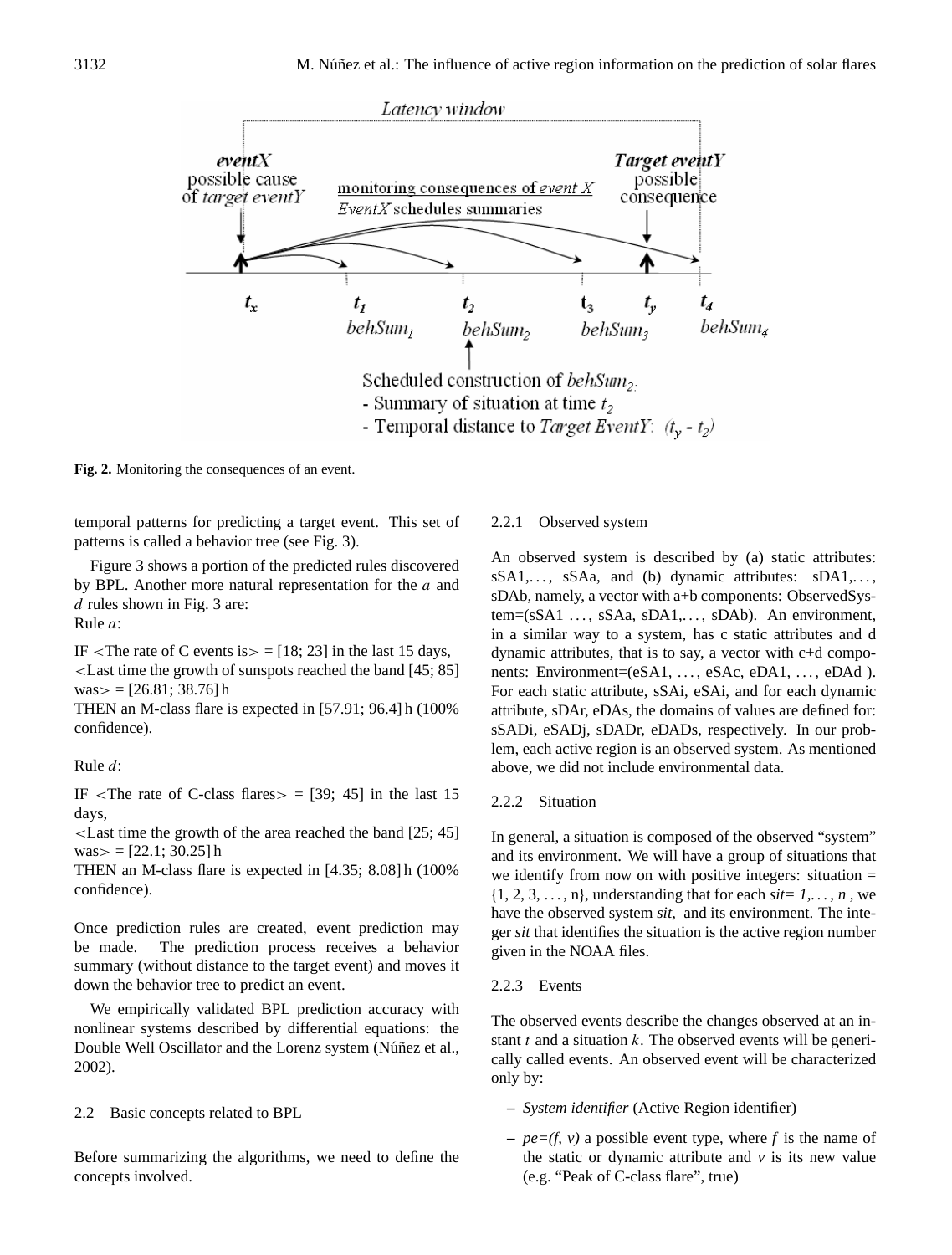

Fig. 3. A behavior tree. A rule is the conjunction of conditions from the root to the leaf.

 $- t$  (indicating the instant in which the attribute  $f$  changes its value to  $v$ ).

For the flare problem described in this paper all solar flares were "system" events. However, environmental events could have been included if more sophistication and complexity were needed (i.e. for analyzing the active region  $n$ , BPL could include the flares of the active region  $n+1$  and region  $n-1$ ).

## 2.2.4 Target event type

A target event type *te* is a possible event of the system whose occurrence is to be predicted. For the problem presented in this paper the target event is the M-Class event.

#### 2.2.5 Events associated with target events

We say that the possible event *ae* is associated with a target event *te*, if *ae* may cause *te* in the future, i.e. they are temporally correlated.

2.2.6 Latency Window

For each pair (target event *te*, associated event *ae*), we define their latency window *LW* (*te, ae*) as the interval of time in which the target event *te* may happen as a consequence of the occurrence of *ae*. BPL makes an automatic estimation of latency windows by reading the temporal distances between associated events *ae* and their next target events *te* in the event history log, and calculating the mean  $\mu$  and the standard deviation σ. Thus, the latency windows *LW*(*te, ae*) could have been heuristically established as  $\mu + k\sigma$ . By default  $k=3$ . In this problem, the Latency window has been set manually to a fixed value (15 days) because the length of the sequence is comparable with the temporal distances between M-Class flares. If we had to predict C-class flares, whose temporal distances are very short compared with the life of an active region, the automatic calculation of the Latency Windows would be enabled, as stated in this section.

## 2.2.7 Behavior summaries

A behavior summary *bs* is the description of a situation at an instant of time. A situation is determined in terms of the characteristics of an observed system and its environment in the present, past, and future. A behavior summary is identified by: *situation(bs)*, the *targetEv(bs)* and *constructionTime(bs)* . A behavior summary will have the following data:

- **–** the values of the static attributes of the observed system and its environment,
- **–** the values of the dynamic attributes of the observed system and its environment at *constructionTime(bs)*,
- **–** the values of the calculated attributes:
	- **–** *duration ae*i*(bs,ae*i*)* | *oldness ae*i*(bs,ae*i)
	- $-$  *repetition\_ae<sub>i</sub>(bs, ae<sub>i</sub>), for*  $i = 1$  *to |AEi|,*
- **–** the numeric class: the *Distance te(bs)* from *bs* construction time, say,  $t_{bs}$ , to the time of the next target event  $te$ , say,  $t_{te}$ ., i.e. these  $t_{te}-t_{bs}$ .

Note that all these values are available from the event log, and depend on the latency windows.

2.3 Description of BPL processes

The construction of each behavior summary is carried out gradually by means of the analysis of the events that occur in the learning system.

# 2.3.1 Overall learning process

Table 1 shows the overall learning BPL algorithm. From input BPL first builds  $BS=U_j$  *bs*<sub>j</sub>: state(*bs<sub>s</sub>*)="labelled" by applying the function *SummarizationOfSituationBehavior (EventLog, TE).* Then, we build a prediction model using the function *DiscoveryOfTemporalPatterns*(*BS, TE*) with the purpose of learning to predict the occurrence of the target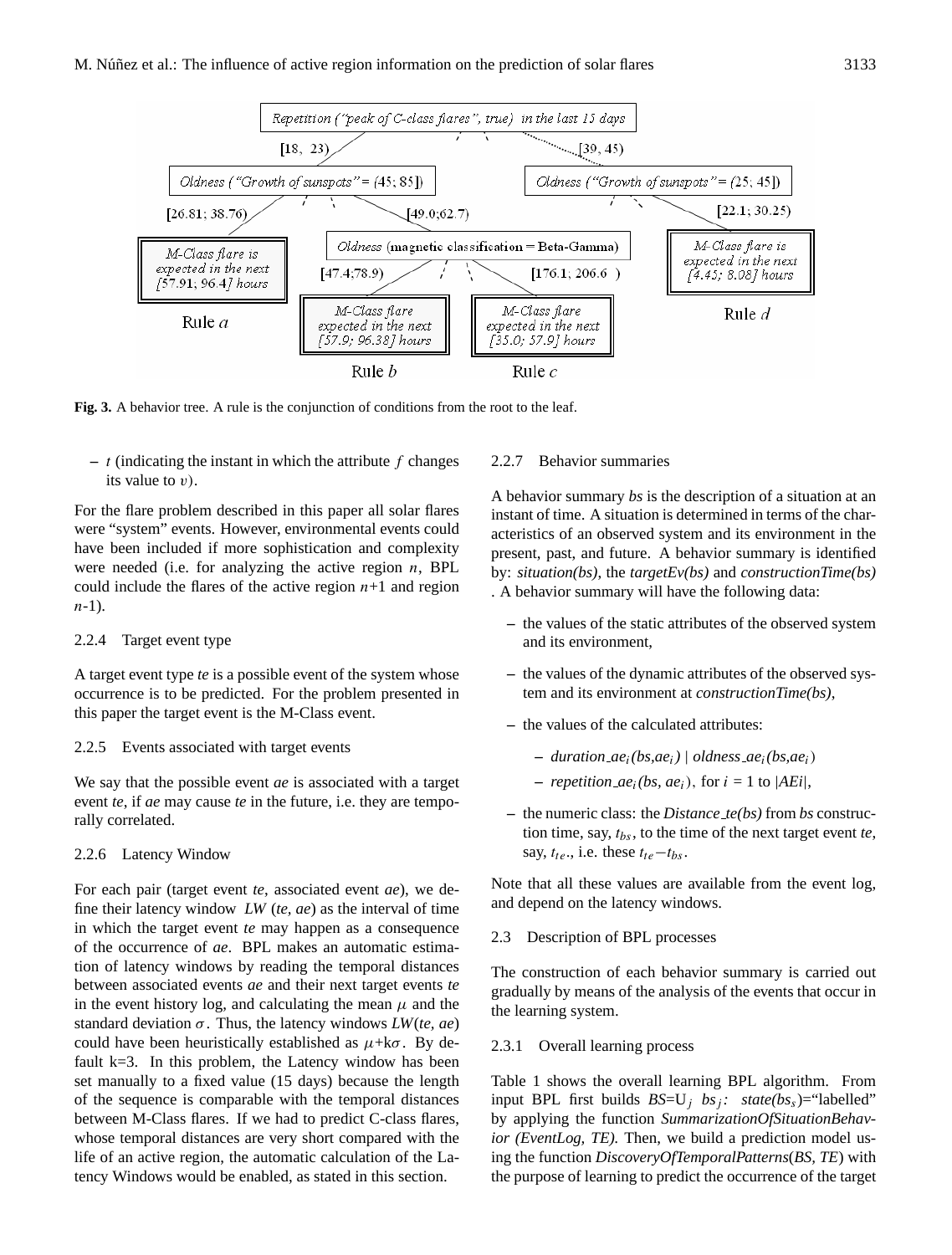|  |  |  |  |  | <b>Table 1.</b> Summary and discovery algorithm of BPL method. |  |  |  |  |  |  |
|--|--|--|--|--|----------------------------------------------------------------|--|--|--|--|--|--|
|--|--|--|--|--|----------------------------------------------------------------|--|--|--|--|--|--|

| Input:                                                       | <i>EventLog:</i> The set of events from active regions<br><i>TE</i> : The target event to be predicted |  |  |  |
|--------------------------------------------------------------|--------------------------------------------------------------------------------------------------------|--|--|--|
| Output:                                                      | <i>BS</i> : The resulting set of behavior summaries                                                    |  |  |  |
|                                                              | DiscoverLatencyWindows(EventLog, TE)                                                                   |  |  |  |
|                                                              | For each event $e_i \in$ Event Log:                                                                    |  |  |  |
|                                                              | $ScheduledBS = MultiScheduleBS(ei)$                                                                    |  |  |  |
|                                                              | $PendingBS = PendingBS \cup MultiUpdateBS(ScheduledBS)$                                                |  |  |  |
|                                                              | If $e_i \in TE$ Then BS = BS $\cup$ <i>MultiLabelBS</i> (PendingBS, $e_i$ )                            |  |  |  |
| EndFor                                                       |                                                                                                        |  |  |  |
|                                                              | IdentifyChaoticBS (BS, te)                                                                             |  |  |  |
|                                                              | $rt_r = Regression(BS, TE)$ .                                                                          |  |  |  |
| $bt_r = RefineBehaviorTree(rt_r)$                            |                                                                                                        |  |  |  |
| Return <i>PredictionModel</i> = $U_m$ <i>bt</i> <sub>m</sub> |                                                                                                        |  |  |  |

events *te*. Therefore, for  $TE = \{te_1, \ldots, te_n\}$  we will have  $|TE|$ behavior trees  $bt_1, \ldots, bt_{|TE|}$ .

In general terms, the algorithm in Table 1 shows the following operation. It takes as input a set of events from active regions in accordance with previous nomenclature, as well as a set of target events that are what we will aim to predict in the operational predicting phase. The first step is to calculate the latency windows of each of the events with the programmed objectives and subsequently process the events one by one, programming behavior summaries, completing them with the state that the situation has at that time and calculating the values of the calculated attributes. Only when a target event arrives are the pending summaries labeled and stored for future processing. Once the file of events has been processed, chaotic regions are identified in order to be dealt with before generating the prediction model.

Below (in Sect. 2.3.2) we detail the procedures related to with the generation of summaries and to the creation of prediction models (Sect. 2.3.3).

#### 2.3.2 Summary of situation behaviors

The DiscoveryLatencyWindows procedure automatically calculates and associates the different latency windows of each event (ei) with the target event (TE):

#### *LW*(*ei,TE*)=*mean*(*distances*(*ei,TE*))+ k\**standard deviation* (*distances*(*ei,TE*)),

where distances (*ei,TE*) are the distances from all occurrences of event *ei* to the nearest *TE* in the future, and k=3.

We define *MultiScheduleBS* as the procedure that schedules behavior summaries when an event  $e$  arrives. This function schedules a fixed number of *bs* values (i.e. 10), starting from the occurrence time of the event (*time*) to a time equal to *time+LW(e, te).* This function will not create a *bs* if it is very close (less than a fixed threshold) to an existing *bs*. This function initializes the *bs* values with values of static attributes. An example has been shown in Fig. 2.

We define *MultiUpdateBS* as the procedure that fills dynamic and calculated attributes of the behavior summaries based on event  $e$ . The strategy for doing this efficiently is to have only one *bs* with the state "updating-token", abbreviated as *bs*token, for each situation. If the event time t<*constructionTime(bs*token), then the dynamic and calculated attributes corresponding to the associated event *ae* are updated only in the *bs*token, taking *constructionTime(bs*token) as the parameter  $T$  for applying the functions described in Sect. 3.1.6. But if *t*≥*constructionTime(bs*token), the token is then passed from *bs* to *bs* until t<*construction Time(bs*token). Then, the *bs*token can be updated according to event e. During the token pass, each *bs*token is updated and its state changes to "updated-and-not-labeled", indicating that they are waiting for the arrival of future target events to be labeled.

We define *MultiLabelBS (sit, te)* as the procedure that fires when a target event *te* has arrived. This procedure labels the *scheduled* behavior summaries *bs*<sup>i</sup> of a situation *sit* with the time of occurrence of *te*–*constructionTime(bs*i).

#### 2.3.3 Regression of temporal distances

According to Table 1, we define *IdentifyChaoticBS ()* as the procedure that "detects" and "filters" the *bs* values. This function detects a chaotic interval when there exists a continuous increment of patterns equally supported by examples. If chaotic intervals are detected, this function sets the *chaoticity* of these *bs* values to *"recentlyChaotic".* If a "non-chaotic" interval is detected, this function sets the "chao" of these *bs* valuesto *"non-chaotic"* and deletes every *bs* whose state is *"recentlychaotic".* The result of this procedure is that the BS has only non-chaotic or recently chaotic *bs* values. Note that, if there are *bs's*with state *"recentlychaotic"*, it means that the last observed interval of the *bs* values is chaotic. Then, BPL will construct temporal patterns only from the most recent chaotic interval. If the last observed interval of *bs* is non-chaotic, BPL will construct the patterns by taking into account the whole history of the surviving *bs* values.

We define *BehaviorTree* as the function that grows a regression tree for predicting the *distance te*. Then it refines this regression tree into a behavior tree, adding information about the latency windows used to inner nodes of the tree and also to the leaves, *distance te(b*s). Experimentation on Sect. 3 uses EGR (Economic Generalizer for Regression, Núñez, 2000b) as a regression tree construction algorithm. EGR constructs a model for forecasting a numerical variable from other numerical and categorical variables. EGR grows shorter regression trees than CART (Breiman, 1984), another (well-known) algorithm to construct classification and regression trees.

#### **3 Experimental results**

In order to discover temporal patterns among solar flares and their source active regions, we fed BPL with a log of solar flares which occurred during 2003 and were observed by GOES satellites. Information is in the database of the NOAA, Space Environment Center.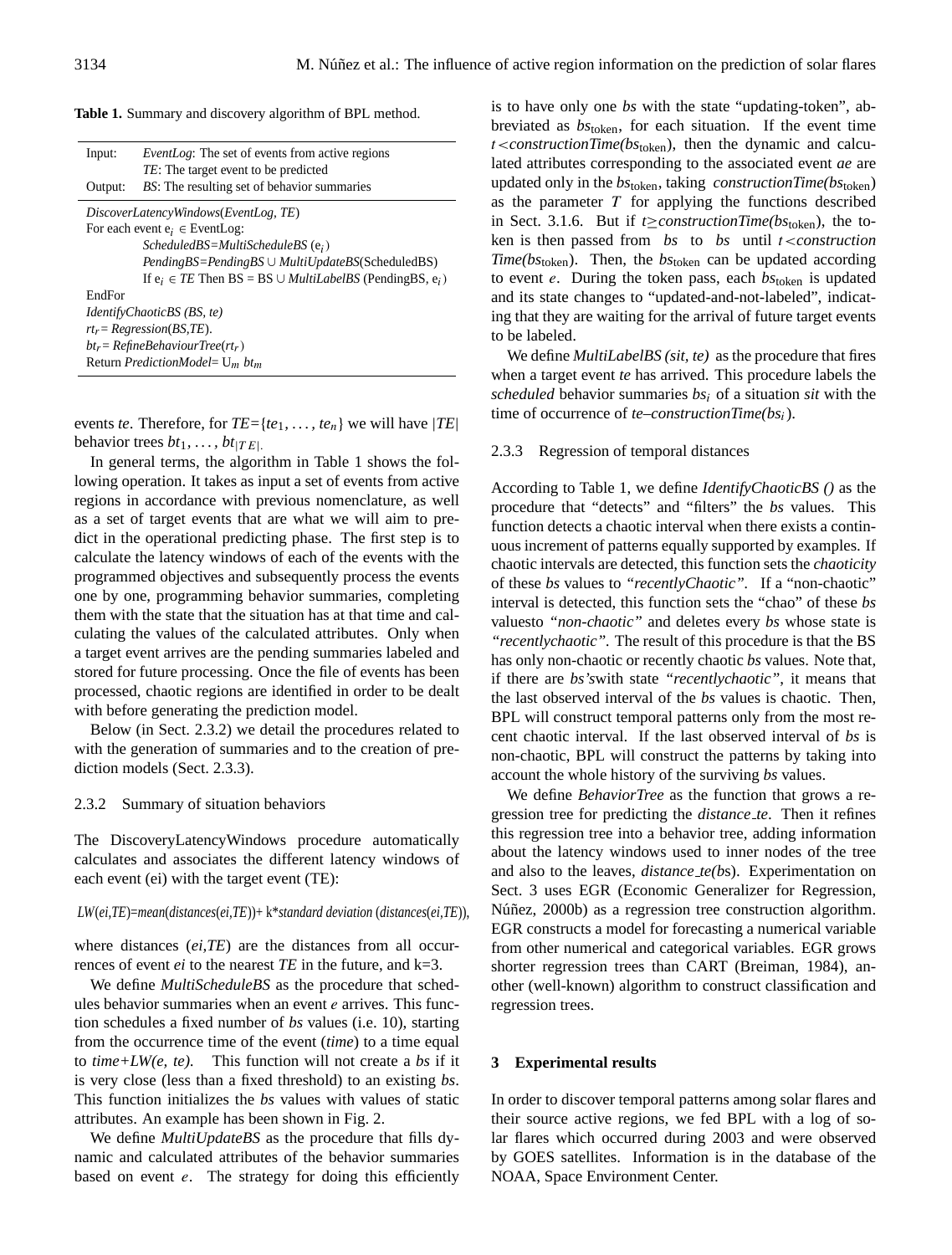#### 3.1 Description of the data

Two types of information were taken into account for discovering temporal patterns: active region data and solar flare data. In the present study every active region is considered as a *situation* (see Sect. 2.2). The identifier of the situation is the NOAA number of the active region. The next subsections describe the solar flare and active region data.

## 3.1.1 Solar flare data

We took into account four classes of solar flares: B, C, M and X of the Solar Event Reports [ESE] of  $NOAA<sup>2</sup>$  $NOAA<sup>2</sup>$  $NOAA<sup>2</sup>$ . Table 2 shows the classification of solar flares according to the peak flux in the X-ray range. We did not consider the A-class because they have a very low peak flux as compared to the other four classes.

There are two concepts that are integrated in single events: the solar flare class and the temporal phase of a solar flare. An event can be in one of the three possible *temporal phases*: begin, peak and end. BPL event captures the change as a single attribute, then there is a need to integrate the flare class and temporal phase. We used Boolean attributes for summarizing this information. The beginning of the  $i$ -class flare generates an event record with the following information:

[RegionId, "Begin of i-class flare", value, time].

When the *i*-class flare reaches the maximum flux, another event record is generated:

[RegionId, "Peak of i-class flare", value, time].

When the *i*-class flare ends, another event record is generated:

[RegionId, "End of i-class flare", value, time].

In the above statements "RegionId" is the NOAA number of the active region;  $i$  is the solar flare class: B, C, M, X (i.e. "Begin of M-class event"); "value" is a Boolean value which is always true for these event types in this problem; and "time" is the Coordinate Universal Time of occurrence of the begin, peak or end of the solar flare. Since there are four solar flare classes (B, C, M, X) and three temporal phases (begin, peak and end), the number of event types associated with solar flares that we took into account was twelve.

During 2003, the number of X, M, C and B-Class flares recorded was 20, 160, 1315 and 899, respectively; however, we did not process flares that lacked information about the corresponding active region identifier. For this reason, the number of flares taken into account by BPL was 16, 143, 361, and 890, respectively.

3.1.2 Active region data

The active region data has been extracted from the Solar Re-gion Summary [USAF/NOAA SRS] of the USAF/NOAA<sup>[3](#page-6-1)</sup>,

**Table 2.** Solar flare classification scheme according to the Peak flux in X-rays. (0.1–0.8 nm).

| Class | Peak flux<br>$(\text{erg cm}^{-2} \text{ s}^{-1})$ |
|-------|----------------------------------------------------|
| B     | $10^{-4} < x < 10^{-3}$                            |
| C     | $10^{-3} < x < 10^{-2}$                            |
| М     | $10^{-2} < x < 10^{-1}$                            |
| X     | $10^{-1} < x$                                      |
|       |                                                    |

which shows the evolution of the active region variables. The Solar Region Summary is a daily report, compiled by NOAA, about the active solar regions observed during the preceding day. It contains a detailed description of the active regions visible on the solar disk, on a given day. The characteristics for each active region are compiled from approximately half a dozen observatories that report to the SEC (Space Environment Center at NOAA) in near-real time. The sunspot counts are typically higher than those reported in non-real time by the Sunspot Index Data Center (SIDC)<sup>[4](#page-6-2)</sup>, Brussels, Belgium, and the American Association of Variable Star Observers<sup>[5](#page-6-3)</sup>.

For predicting events we took into account all the attributes of the active region registered in the Solar Region Summary, which are:

- **–** The active region number assigned to a sunspot group during its disk passage;
- **–** The Carrington longitude of the group;
- **–** The total area of the group in millionths of the solar hemisphere;
- **–** The modified Zurich classification of the group;
- **–** The longitudinal extent of the group in heliographic degrees;
- **–** The total number of visible sunspots in the group;
- **–** The magnetic classification of the group.

We also added new attributes regarding the derivative of four continuous attributes:

- **–** Growth of the area;
- **–** Growth of the Carrington longitude;
- **–** Growth of the Longitudinal extent;
- **–** Growth of sunspot number.

We also converted the evolution of the attributes into events as follows: for the categorical attributes, we generated an event record every time the attribute changed. For continuous attributes we generated seven bands, with the five inner bands of equal size. An event record was generated every time the continuous attribute reached a band.

<sup>2</sup> <http://sec.noaa.gov/ftpdir/indices/events/README>

<span id="page-6-1"></span><span id="page-6-0"></span><sup>3</sup> <http://sec.noaa.gov/ftpdir/forecasts/SRS/README>

<sup>4</sup><http://sidc.oma.be>

<span id="page-6-3"></span><span id="page-6-2"></span><sup>5</sup><http://www.aavso.org/>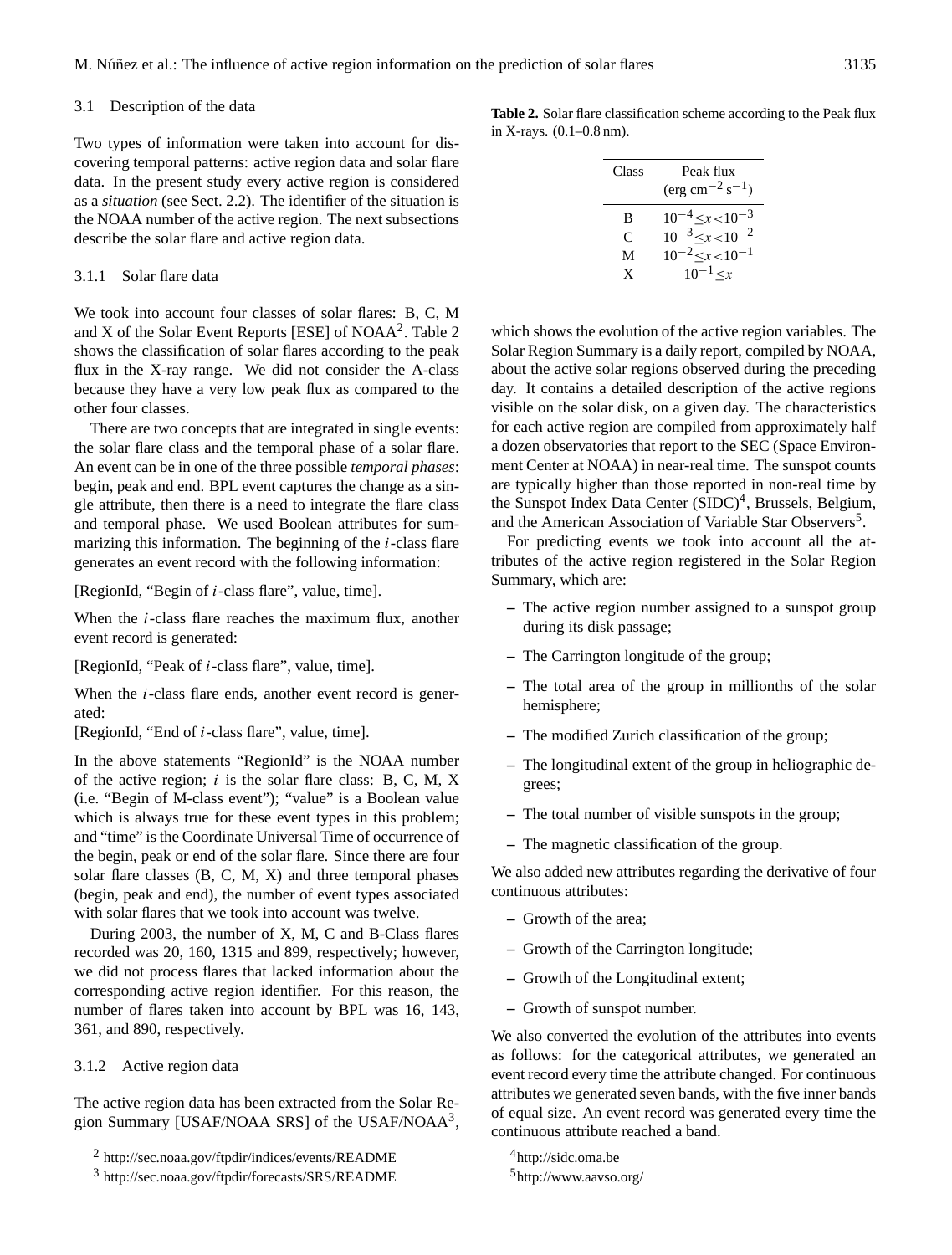### 3.2 Experimentation

We compared this predicted time interval made by BPL with the real time of occurrence of the event. For measuring error we used Relative Mean Square Error (RMSE), a typical measure used in regression (Breiman et al., 1984). It is relative because it is the ratio between the error of the analyzed predictor and the error of the naive mean predictor. If RMSE is greater than 1, this means that the predictor is worse than a naive predictor that always predicts the median of values. In our problem, the values represent temporal distance to the next occurrence of a target event.

Now we will describe the RMSE estimation formulas. Let L be a learning sample  $(X_1, y_1)$ , ...,  $(X_n, y_n)$ , where, for time series methods,  $X_i$  is the time of observation  $t_i$  and, for multivariate methods, like BPL,  $X_i$  is the vector of descriptor values of the learning example *i* at time  $t_i$ ;  $y_i$  is the numerical class of the example  $i$ . One wants to use  $L$  both to construct "predictor(X)" and to estimate its error *E*(predictor). The V-fold cross-validation (Weiss and Kulikowski, 1991), estimate  $E$ (predictor) comes from dividing  $L$  into  $V$  subsets  $L_1, \ldots, L_V$ , each one containing a learning sample of size  $n/2$  of consecutive observations and a testing sample with the next *V*% observations. Then the typical cross validation formula is used:

$$
E(\text{predictor}) = \frac{1}{N} \sum_{v} \sum_{(X_n, y_n) \in L_v} (y_n - \text{predictor}^{(v)}(X_n))^2, (1)
$$

Where  $y_n$  and predictor  $(X_n)$  are the real and predicted temporal distance to the next occurrence of a target event after the observation  $X_n$ , and v is the number of subset to test. The mean square error depends on the scale in which the response is measured. For this reason, a normalized measure of accuracy that removes the scale dependence is often used. Let  $\mu=(1/N)\Sigma_n y_n$ , and  $E^*(\mu)=(1/N)\Sigma_n(y_n-\mu)$  the naïve mean predictor, then the sequential cross validation estimate is:

RMSE(predictor) = 
$$
\frac{E(\text{predictor})}{E^*(\mu)}.
$$
 (2)

In order to use RMSE in a sequence, we used a sliding window of size V/2 for delimiting the training set and other set of size V, immediately after the training set, to calculate the RMSE formulae explained above. These training and testing windows slide across the sequence.

For analyzing the effect of active region information on solar flare prediction, we applied the BPL method with and without region information.

## 3.2.1 First case: Modeling from a history of solar flares only (with no active region data)

BPL took into account active regions that appeared during 2003 and their B, C, M and X-class flares. BPL generated a set of 2490 behavior summaries with 26 attributes and a numerical target variable (M-class solar flares). In order to calculate 10 prediction errors appropriately, a 10-cross validation was applied with the regression method of BPL. As a resultBPL generates 432 regression rules.

The Relative Mean Squared Error of the predictions for this part of the experiment was 58.84% i.e. that is to say, the model of this part of the experiment is more accurate than the naïve mean predictor but it is not a "good" predictor, since its predictions are made with a RMSE error greater than 30% (Breiman et al., 1984). BPL did not make satisfactory predictions by learning a model from a history of solar flares only (with no active region data). The next experiment adds the active region data to the data mining process.

IF  $\le$ The rate of C-class flares $\ge$ =[8; 12] in the last 15 days,

<The last time an M-class flare *ending* was>=[98.8; 147.9]

THEN an M-class flare is expected in [0.02; 1.89] h (100% confidence).

IF  $\le$ The rate of C-class flares $\ge$ =[18; 23] in the last 15 days,

 $\le$ The rate of B-class flares $\ge$ =[12.0; 13.0] in the last 15 days,

THEN an M-class flare is expected in [22.7; 35.0] h (75% confidence).

IF  $\le$ The rate of C-class flares $\ge$ =[12; 15] in the last 15 days,

<The last time an M-class flare *peak* was>=[16.0; 93.0]

<The last time an C-class flare *ending* was>=[2.23; 3.78]

THEN an M-class flare is expected in [114.0; 260.99] h (75% confidence).

IF <The rate of C-class flares>=[4; 8] in the last 15 days,

<The last time an M-class flare *ending* was>=[206.0; 247.8] h

THEN an M-class flare is expected in [0.02; 1.89] h (100% confidence).

3.2.2 Second case: Modeling from a history of solar flares and active regions

BPL generates 391 regression rules. Note that the number of regression rules using the active region information is lower than the number of rules without that regional information. Better patterns are usually supported by more cases. In this case BPL generated interesting results: the RMSE error was acceptable (26.4%) and the predicting rules included characteristics of the active regions. Some of them are: Active region magnetic classification (Beta-gamma-delta as important parameter); the distance to C-class flares; derivative of the longitudinal extent of the region; and the growth in the number of sunspots in region. Specific combinations of these factors seem to conform to a precursor condition of the occurrence of an M-class solar flare. Some rules generated by BPL are: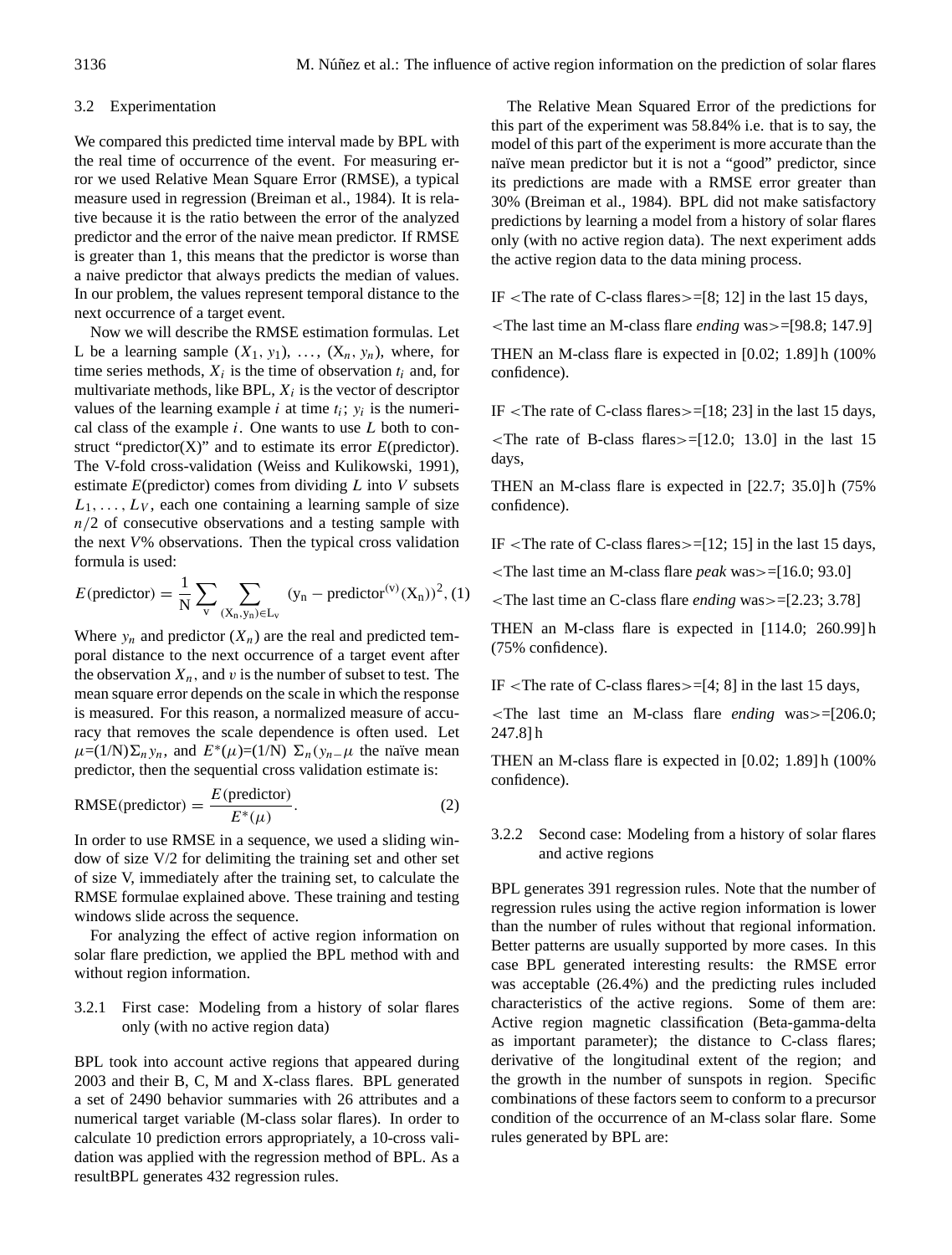IF <The rate of C-class flares>=[39; 45] in the last 15 days,

<Last time the growth of the area reached the band [25; 45] was $>=[22.1; 30.25]$  h

THEN an M-class flare is expected in [4.35; 8.08] h (100% confidence).

IF  $\le$ The rate of C events is  $\ge$  = [18; 23] in the last 15 days,

<Last time the growth of sunspots reached the band [45; 85] was>=[26.81; 38.76] h

THEN an M-class flare is expected in [57.91; 96.4] h (100% confidence).

IF  $\le$ The rate of C-class flares $\ge$ =)(never) in the last 15 days,

<The last time an M-class flare *beginning* was>=[34.76; 62.75] h

THEN an M-class flare is expected in [192.88, 241.13] h (100% confidence).

IF  $\le$ The rate of C-class flares $\ge$ =[8; 12] in the last 15 days,

<The last M-class flare *beginning* was>=[98.83; 1479.43] h

THEN an M-class flare is expected in [0.02; 1.89] h (100% confidence).

IF  $\le$ The rate of C-class flares $\ge$ =[15; 18] in the last 15 days,

<Last time the growth of sunspots reached the band [45; 85] was $>=[.0; 11.31)$  h

<The last C-class flare *beginning* was>=[10.28; 15.86] h

THEN an M-class flare is expected in $>=[22.7; 35.03]$  h (100% confidence).

Rule 1 says, in other words: "If there are ∼3 C-flares per day for 2 weeks, and if the sunspot has been growing lately, than an M-flare is expected in the next 6 h."

One of the official anonymous referees of this paper commented that there is a kind of "intuitiveness" in the above presented rules because they are in good accordance with common knowledge regarding solar flare occurrence. However, rule 3 was not obvious from his/her solar physics point of view.

Note that the prediction rules are not linked to a given sunspot/active region; the prediction rules are general. It means that BPL found patterns which occurred in several solar active regions through 2003.

The Latency Window has been set manually to 15 days in this problem, because the length of the sequence is comparable with the temporal distances between M-Class flares. If we had to predict C-class flares, whose temporal distances are very short compared with the life of an active region, the automatic calculation of the Latency Windows would be enabled.

### **4 Conclusions**

A new approach using the temporal BPL data mining method has been presented which helps to predict solar flares from past event information (temporal distances and burst rate of events), and characteristics of the active region.

BPL was used for discovering patterns from a sequence of solar flares (B, C, M and X classes) during 2003, in order to predict the interval time to the next M-class flare and the confidence of the prediction. The prediction model generated 432 regression rules and obtained a high error (RMSE error of 58.84%). The experiment was repeated by feeding the system with the active region data, i.e. the evolution of the variables that characterized each active region every day. The prediction model generated fewer regression rules (391) and the performance was better (RMSE error of 26.4%).

BPL found that the main factors that help to predict Mclass flares are the rate of past C-class flares, the growth of sunspots, the active region magnetic classification, the temporal distance to C-class and M-class flares, and the derivative of the longitudinal extent of the region. Specific combinations of these factors seem to conform to a precursor condition of the occurrence of an M-class solar flare.

Experimental results show that some recurrent temporal patterns exist between solar flares and the active region data that allow the making of predictions with certain confidence. McIntosh (1990) describes an expert system that involves rules of thumb incorporated by a human expert. The expert system was apparently somewhat subjective and included several factors, like the white-light classification of sunspots, spot growth, rotation and shear, magnetic topology inferred from sunspot structure, magnetic classification, and previous flare activity. Some of these characteristics were discovered automatically by BPL. Unfortunately, the only easy-to-get information regarding active regions is the information used in this study. As soon as more data on active regions is regularly recorded, BPL could use it to make more correlations.

An important aspect of BPL is that it discovers understandable knowledge which could help solar physicists to recognize known patterns or to discover new ones. The discovered correlations are described in terms of rules within which it is easy to identify the factors that affect the eruption of solar flares, which help experts to better understand the problem and propose changes to improve the performance of the predictions.

## **5 Limitations and future directions**

A current limitation of BPL is that it cannot work incrementally, i.e. it cannot update dynamically the prediction model. Because of this limitation, if we need BPL to learn constantly, then we need to run the system with the new and the old data again (i.e. every day). For this reason, we are working on an incremental BPL that might update portions of its knowledge as new data is analyzed.